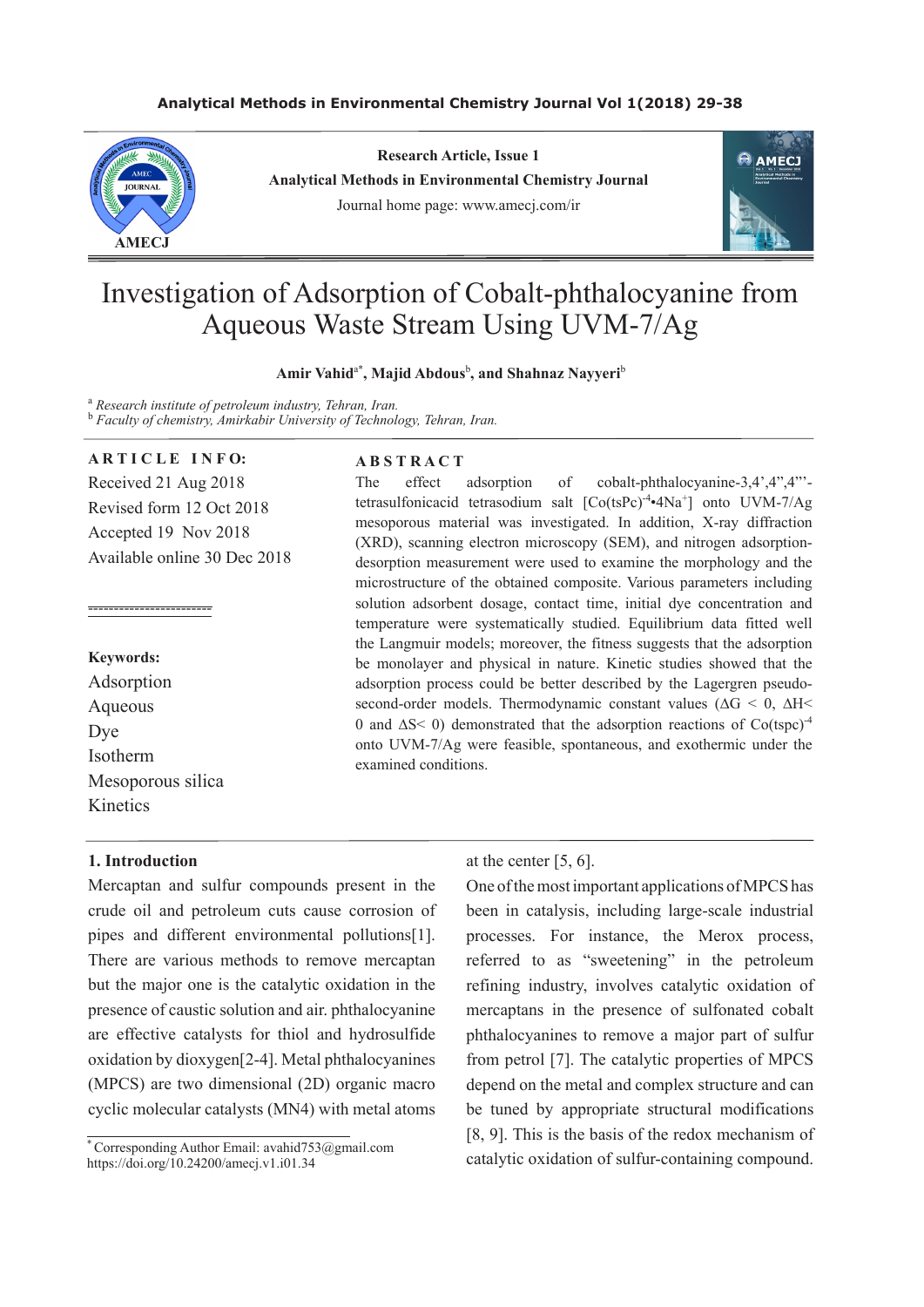

**Fig. 1.** Schematic representation of Merox unit.

These catalysts have found wide application in the catalytic oxidation of mercaptans in oil fraction as shown if Figure 1 [10].

In many systems using transition metal compounds as catalysts, the mechanism suggested by Wallace et al.[11] is:

 $RSH + NaOH \rightarrow RS^- + H_2O$  $RS^+ + CO^{+3} \rightarrow CO^{+2} + RS^{\bullet}$  $2RS^{\bullet} \rightarrow RSSR$  $O_2^{-2} + H_2O \rightarrow 2OH + 1/2 O_2$ 

CoPC has a low solubility in water, the substitution of CoPc with hydrophilic sulfonic groups [Co(tsPc)-4 ]



**Fig. 2.** Structure of the Co (II) tetra sulfophthalocyanine  $[Co(tsPc)<sup>-4</sup>.4Na<sup>+</sup>]$  organometal.

as shown if Figure 2, makes this derivative easily soluble in aqueous solution. sulfonated metal phthalocyanine (MSPC) complexes, highly watersoluble molecule and very well recognized for its unique physicochemical properties and wide range of applications ranging from catalysis to sensing and photocatalysis .

 The Merox catalyst is a heterogeneous blue powder dissolved in water.

Merox catalyst of caustic solution creates problems that in this work, co (II) tetra sulfophthalo cyanine Co(TSPc)-4 catalyst removal from caustic solutions by using meso porous silica UVM-7 is studied. Functionalized with Ag and , γ-Alumina was prepared by sol-gel method and the synthesized nanoparticle was characterized by scanning electron microscopy (SEM) and X-ray diffraction (XRD).

Mesoporous materials can have large adsorption capacity, excellent selectivity and improved powder recoverability for removal of toxic compounds from aqueous solutions[12, 13]. The effects of adsorbent dosage, initial  $\text{Co}(\text{tspc})^4$  concentration and contact time were studied. The adsorption was fit to different adsorption isotherms and also to kinetics of the adsorption was studied. Parameters affecting the removal of  $Co(tspc)^{-4}$  from the aqueous solution was investigated and validated by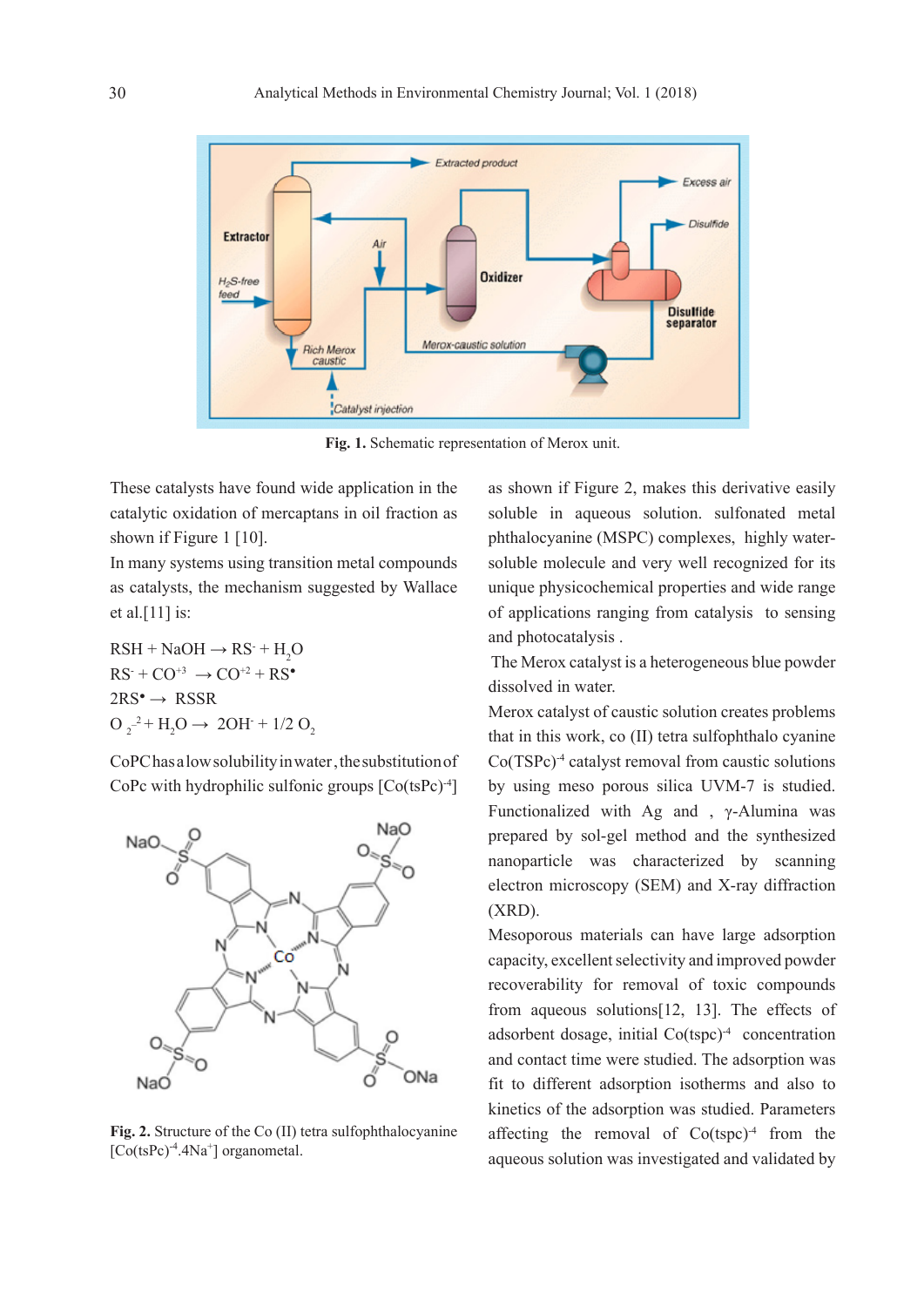using three factorial Box– Behnken Design (BBD).

## **2. Experimental**

## *2.1. Synthesis and characterization*

The general procedure for the synthesis of UVM-7 is the atrane route, in which the presence of the polyalcohol is the key to balancing the hydrolysis and condensation reaction rates [18]. In a typical synthesis, TEOS was added to determined amounts of  $TEAH_3$  (tri ethanolamine). The solution was heated up to 140ºC under vigorous stirring. After cooling down to 90ºC, CTAB (cetyl trimethylammonium bromide) was added to this solution. After that, water was added slowly to this solution under stirring until a white suspension resulted. This suspension was aged for 4 hours at room temperature. The solid was filtered, washed with sufficient amounts of water and acetone and dried in an oven at 80ºC overnight. Thermo calcination of the as synthesized UVM-7 was carried out under a flow of air up to 550ºC for 6 hours with a heating rate of 1 C/min to remove both the surfactant and  $TEAH_3$  from the as-synthesized UVM-7. The final molar composition of the reactants was  $1.0 \text{ TEOS}: 3.5 \text{ TEAH}_3: 0.25 \text{ CTAB}:$  $90 \text{ H}_{2}\text{O}$ .

#### *2.2. Modification of UVM-7*

For the modification of UVM-7 with Ag, 1 gram of calcined UVM-7 is mixed with 100 mL of distilled water contains  $0.1$  gram of AgNO<sub>3</sub> and stirred for 24 hours. The water was distilled using and automatic evaporator and calcined at 450 ºC for 5 hours.

## **3. Results and Discussion**

#### *3.1. Characterization UVM-7/Ag*

TEM image of UVM-7/Ag is displayed in Figure 3. Mesochannels of the UVM-7 is obviously visible in this image. Furthermore, dark points in the image related to the higher contrast of heavy silver atoms with incident electron beam. BET surface area of the calcined UVM/7 was  $838 \text{ m}^2\text{g}^{-1}$ 



**Fig. 3.** TEM image of UVM-7/Ag.

which reached to  $601 \text{ m}^2\text{g}^{-1}$  after doping with silver. These are direct and indirect evidences of formation of ordered UVM-7 which contains silver nanoparticles.

XRD pattern of the as-synthesized and calcined UVM-7 are illustrated in Figure 4. As can be seen, a sharp peak at low angle about 1.5×2theta is characteristic of mesoporous materials. In case of calcined UVM-7 higher order diffraction, i.e.  $d_{110}$  and  $d_{200}$  are sign of better structural order which is usually seen in mesoporous materials after thermocalcination and condensation of silanol groups.

## *3.2. Adsorption studies*

Adsorption behavior was studied by a batch method, which parameters that influence the adsorption process such as contact time, initial concentration, adsorbent dose, surfactant template, and reaction temperature was investigated. In addition, aqueous solutions of Co(tsPc)<sup>-4</sup> which its chemical structure is shown in Figure 1; moreover, with concentration ranging from 100 to 500 mg  $L^1$  were prepared by dissolving  $Co(tsPc)<sup>-4</sup>$  in double distilled water. In each adsorption experiment, 10 mg adsorbent was added in 10 mL  $Co(tsPc)<sup>-4</sup>$  solutions. to study the effect of temperature the adsorption was carried out at four different temperatures (27, 35, 40 and  $50\text{ °C}$  and for contact time studies the samples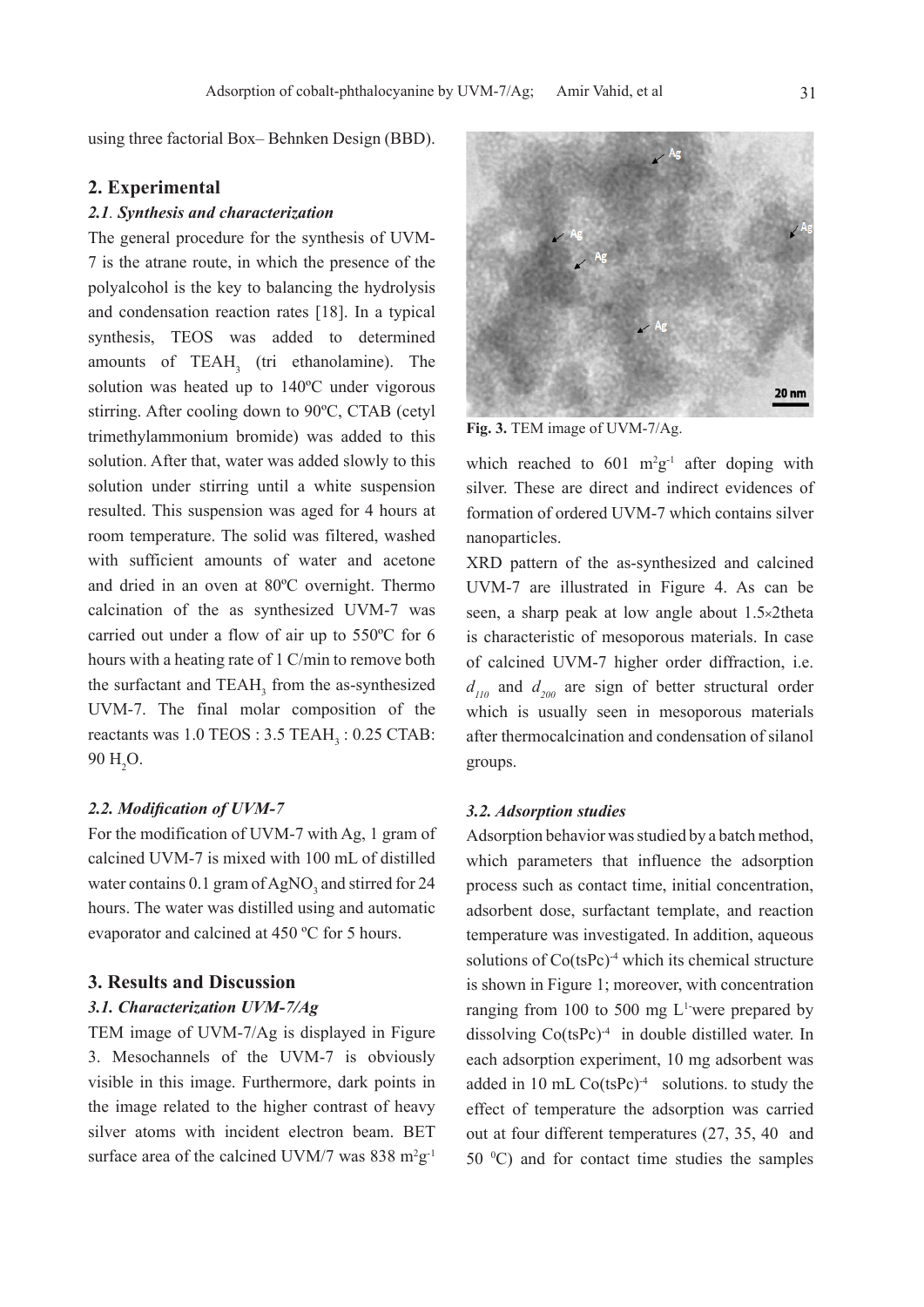

**Fugire 4.** XRD pattern of as-synthesized and calcined UVM-7.

were taken at predetermined time intervals (10, 20, 30, 40, 60, 80 and 100 min). After equilibrium, the concentration of the adsorbate in the residual solution was analyzed by a UV-spectrophotometer at  $\lambda$  max of 661 nm. The amount of Co(tsPc)<sup>-4</sup> adsorbed per unit mass of UVM-7/Ag the qe (mg g-1 ) was calculated by the following equation:

$$
q_e = \frac{(c_0 - c_t)V}{M}
$$

where  $q_e$  is the adsorption capacity (mg  $g^{-1}$ ) of the adsorbent at equilibrium;  $C_0$  and  $C_e$  are the initial and equilibrium concentrations of solute (mg  $L^{-1}$ ) respectively. Also, V is the volume of the aqueous solution (L). and W is the mass (g) of adsorbent used in the experiments.

The adsorptive removal efficiency (R) was

determined according to the following equation:

$$
R=\frac{\left(C_{0}-C_{t}\right)}{C_{o}}\times100
$$

## *3.2.1. Effect of adsorbent dosage*

The effect of adsorbent dosage (m) on the amount of Co(tsPc)-4 adsorbed at equilibrium (qe, mg g-1 ), was investigated by adding different weights of adsorbent UVM-7/Ag into 10 ml of solution 500 mg  $l<sup>-1</sup> Co(tsPc)<sup>-4</sup>$  and shaking the mixture for 60 min at ambient temperature. It is evident from figure 5، qe increases by increasing m, can be attributed to the availability of greater surface area and more adsorption sites. that adsorption capacity of Co(tspc)-4 increased when UVM-7/Ag dosage varied from 2 mg to 10 mg. However, the



Figure 5. Effect of adsorbent dosage on the adsorption of Co(tsPc)<sup>-4</sup> by UVM-7/Ag.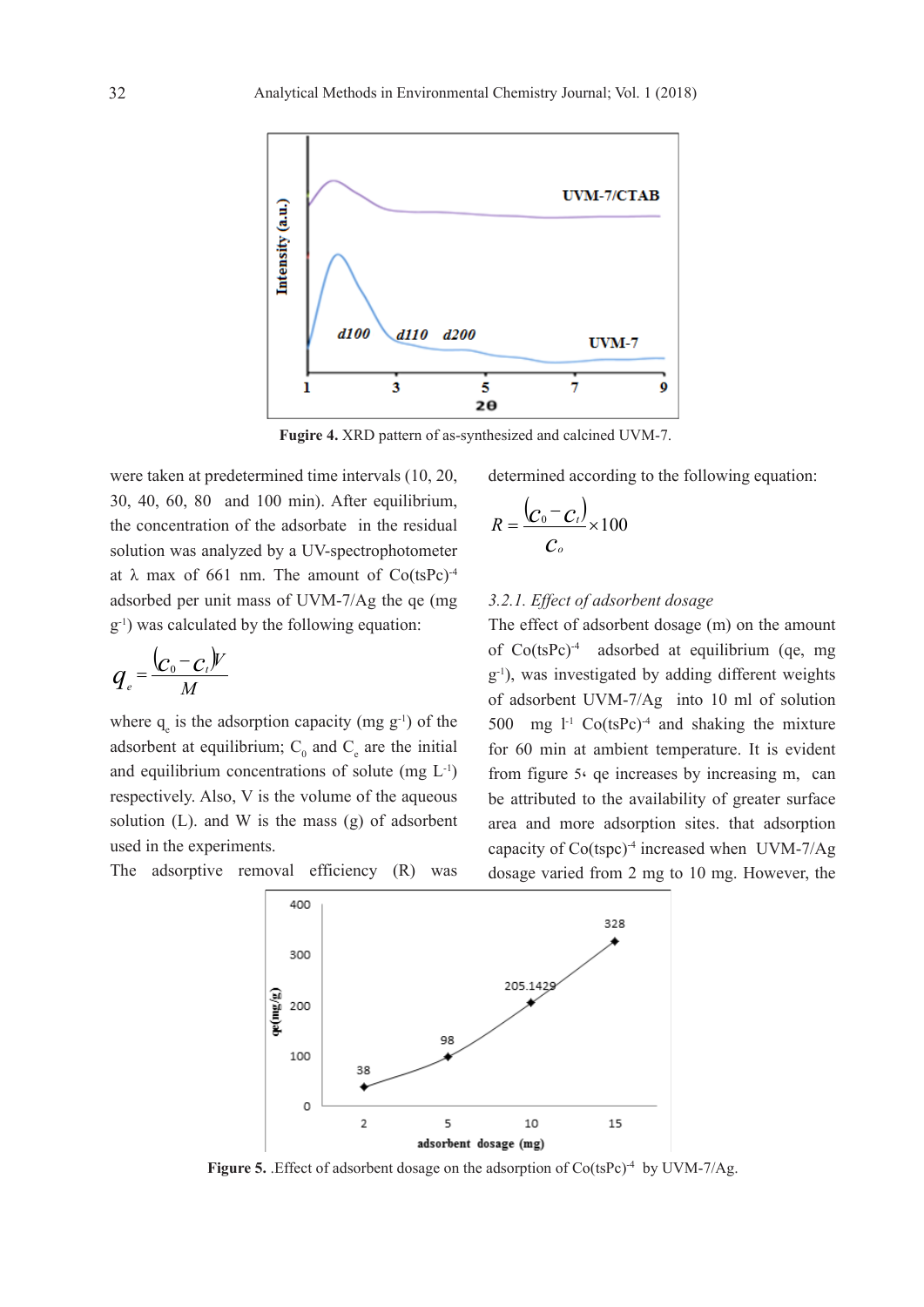adsorption capacity slowly as the adsorbent dosage increased from 10 mg to 15 mg. Thus 10 mg was chosen as the optimal UVM-7/Ag dosage in this study[14].

#### *3.2.2. Effect of contact time*

It is visible from Figure 6, that the amount of the adsorbed  $Co(tsPc)^{-4}$  increases with time and then reaches a constant value. At this point, the amount of Co(tsPc)-4 desorbing from the adsorbent is in a state of dynamic equilibrium with the amount of Co(tsPc)-4 being adsorbed onto the mesoporous. The time required to attain this state of equilibrium is termed equilibrium time. estimate equilibration time for Calculation maximum adsorption Capacity and to know the kinetics of the adsorption It is seen that the rate of uptake is rapid.Required at the beginning, and time required for equilibrium

adsorption is 60 min. The adsorption rate was related to the content of the active adsorption sites on the matrix of the adsorbent[15].

## *3.2.3. Effect of temperature*

The effect of temperature on the adsorption of Co(tsPc)-4 onto UVM-7/Ag was investigated by adding 10 mg of the adsorbent into 10 mL of solution 500mg  $L^{-1}$  Co(tsPc)<sup>-4</sup> and shaking the mixture for 60 min at different temperatures of 27, 35, 40 and 50 ℃ in a water bath. The results indicated that the equilibrium adsorption amount  $(q_e)$  decreases with increasing temperature (Figure 7), indicating that the adsorption process is exothermic in nature[16]. In order to understand the effect of temperature on the adsorption process, thermodynamic parameters should be determined at various temperatures. For this reason, three basic thermodynamic parameters



Fig. 6. Effect of contact time on the adsorption of Co(tsPc)<sup>-4</sup> by UVM-7/Ag



Fig. 7 . Effect temperature on the adsorption of Co(tsPc)<sup>-4</sup> by UVM-7/Ag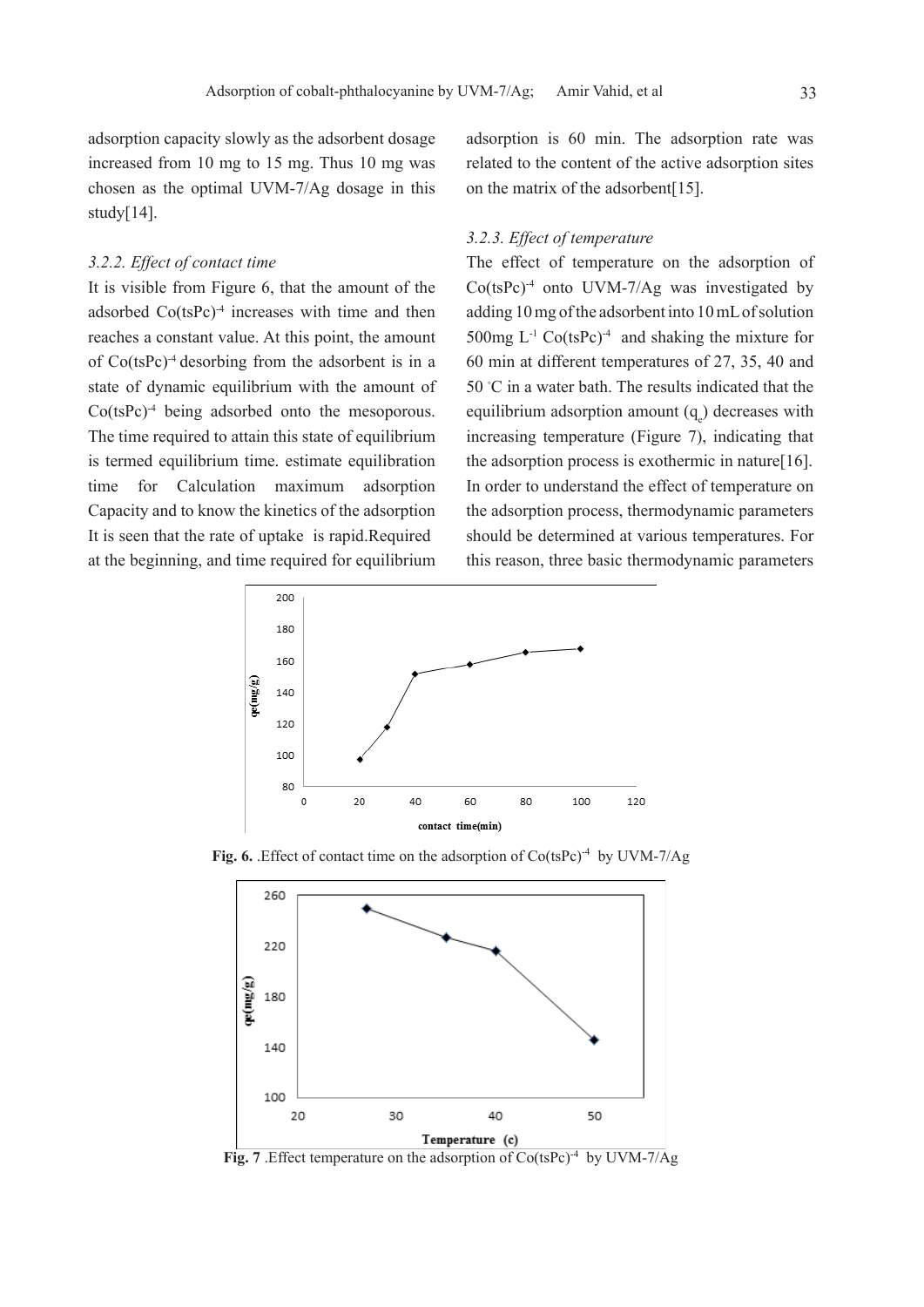were studied: the Gibbs free energy of adsorption  $(ΔG)$ , the enthalpy change  $(ΔH)$ , and the entropy change (∆S).The Gibbs free energy change of the adsorption process is related to the equilibrium constant  $(K_c)$ . The thermodynamic parameters ∆G, ∆S and ∆H for this adsorption process were calculated from the following equations:

$$
\Delta G = -RT \ln KC
$$

where R is the gas constant  $(8.314 \text{ J mol}^{-1} \text{ K}^{-1})$ , T is the absolute temperature.  $K_c$  values were estimated as

$$
Kc = \frac{Ca}{Cb}
$$

where  $C_{a}$  is the equilibrium concentration of  $Co(tsPc)^{-4}$  on adsorbent (mg L<sup>-1</sup>), C<sub>b</sub> is the equilibrium concentration of  $Co(tsPc)<sup>-4</sup>$  in the solution (mg  $L^{-1}$ ). the ∆H and ∆S values were calculated from slope and intercept of the linear plot of  $ln K_c$  versus  $1/T[17, 18]$ .

$$
\ln Kc = \frac{-\Delta H}{RT} + \frac{\Delta S}{R}
$$

The corresponding values of thermodynamic parameters are presented in Table 1. It shows that ∆H, ∆S and ∆G are negative for all experiments. The negative value of the standard enthalpy change for  $Co(tsPc)^{-4}$  sorption indicates exothermic nature of adsorption[19] .The values of ∆G were calculated to be  $-6.3$ ,  $-5.4$ ,  $-4.4$ ,  $-3.7$  kJ mol<sup>-1</sup> at the temperatures of 300, 308, 313 and 323 K, respectively. The negative ∆G indicates that the adsorption is a spontaneous process. The increase of ∆G values with rising temperature demonstrate a negative influence of temperature on the adsorption reaction. Moreover, negative ∆S values indicate a reduction of randomness at the solid– liquid interface during the adsorption process[20]. Therefore the optimal reaction temperature was 300 K.

## *3.2.4. Effect of initial dye concentration*

The effect of initial  $Co(tsPc)^4$  concentration on adsorption behaviors was investigated in Figure 8. It can be seen that the majority of  $Co(tsPc)^{-4}$ was removed by UVM-7/Ag in lower initial  $Co(tsPc)<sup>-4</sup>$  concentration, the  $Co(tsPc)<sup>-4</sup>$  removal efficiency decreased with increase initial Co(tsPc)-4 concentration. also This effect can has been attributed to the ratio of surface active site to the total  $Co(tsPc)^{-4}$  ions in the solution while The result reveals that the amount of capacity adsorbed (qe) increases as the concentration increases. The initial concentration of  $Co(tsPc)<sup>-4</sup>$  can serve as an essential driving force for overcoming the mass transfer resistance of dye molecules between the aqueous solution and solid-phase adsorbent. As the initial concentrations of  $Co(tsPc)<sup>-4</sup>$  increased, the driving force became higher as well, which facilitated more dye molecules adsorbing onto the adsorbent, contributing to better adsorptive removal performance and higher adsorption capacity[21].

#### *3.3. Effect of presence of surfactant template*

When the surfactants in aqueous solution are beyond the critical micelle concentrations (CMC), micelles are formed and they act as templates for preparing UVM-7 materials. The existence of cationic template within the framework of UVM-7 materials causes the change in the surface chemistry and porosity of the sorbate, which in turn affects the sorption behavior of sorbate. CTAB/ UVM-7 possesses high adsorption energy of

**Table 1.** Thermodynamics parameters for Co(tspc)<sup>-4</sup> adsorption onto UVM-7/Ag

| Thermodynamics quantities |                                 |                                 |                                       |  |  |  |  |  |
|---------------------------|---------------------------------|---------------------------------|---------------------------------------|--|--|--|--|--|
| Temperature (k)           | $\Delta H(KJ \text{ mol}^{-1})$ | $\Delta G(kj \text{ mol}^{-1})$ | $\Delta S(kj \text{ mol}^{-1}k^{-1})$ |  |  |  |  |  |
| 300                       | $-21.976$                       | $-6.3$                          | $-0.099$                              |  |  |  |  |  |
| 308                       | $-21.976$                       | $-5.4$                          | $-0.099$                              |  |  |  |  |  |
| 313                       | $-21.976$                       | $-4.4$                          | $-0.099$                              |  |  |  |  |  |
| 323                       | $-21.976$                       | $-3.7$                          | $-0.099$                              |  |  |  |  |  |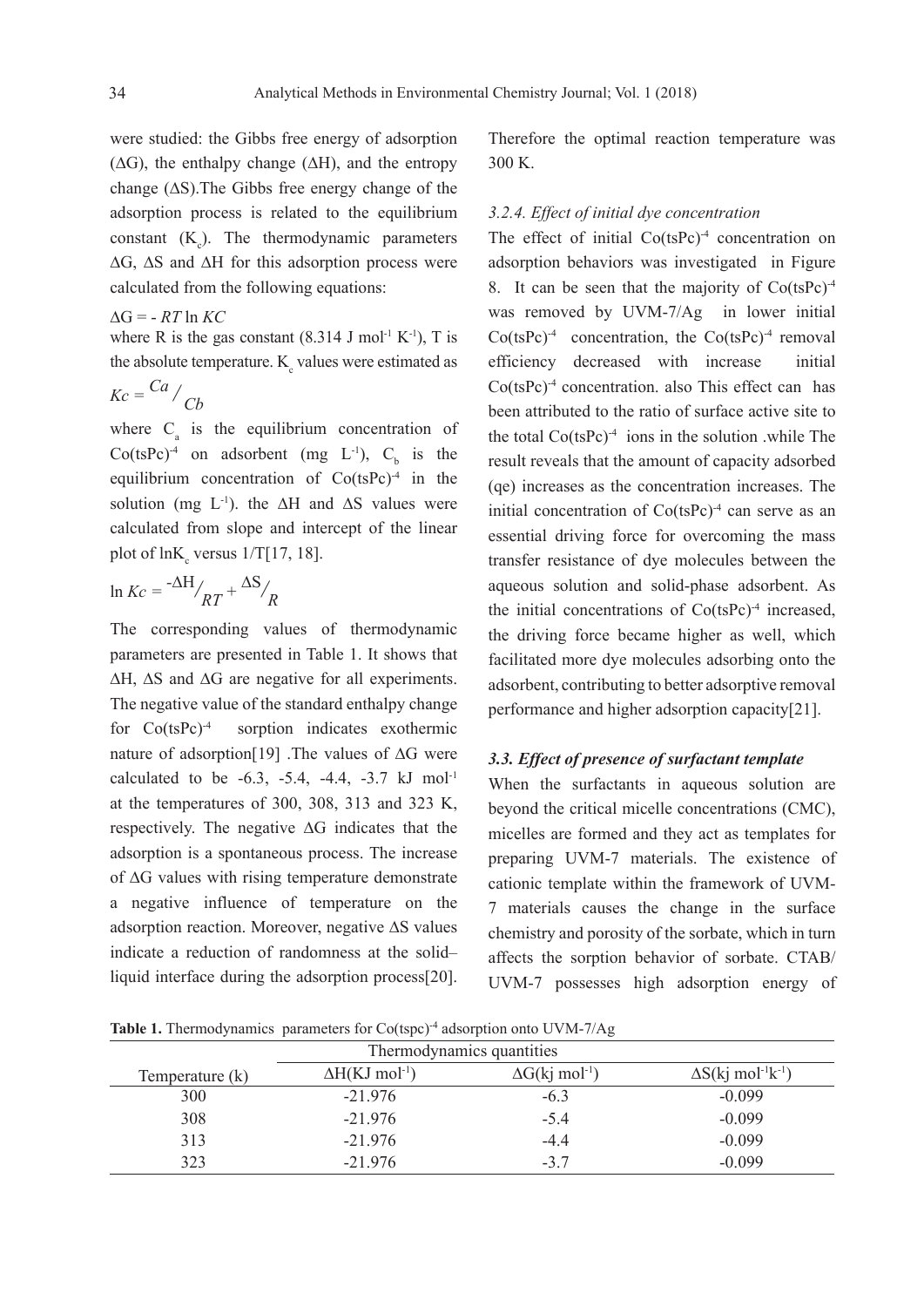

Figure 8. Effect initial concentration on the adsorption of Co(tsPc)<sup>-4</sup> by UVM-7/Ag.

quaternary alkyl ammonium groups (Si–C–C–C– [N+ –(CH3)3]) contributed from cationic template. Apparently, the surfactant template can alter the surface chemistry and population of sorption sites of the materials. The cationic templates improve the sorption towards those species containing anionic groups. It is known that hydrophobicity, electrostatic interactions, p–p interactions, hydrogen bonding, dipole–dipole interactions, steric hindrance as well as a combination of them, are among the most important interactions which determine the retention behavior of substances in the absorbent. When the adsorbent is CTABcontaining mesoporous silica, the aromatic cycles could interact with the alkyl part of CTAB by hydrophobicity; the sulfonic acid groups interact with the positive polar heads of surfactants by electrostatic interactions. It is mentioned multiple interactions which give the surfactant-containing adsorbent excellent adsorption capability. As shown if Figure 9, The adsorption capacity of ''calcined'' adsorbent is weak and is generally due to the van der Waals interactions present between the molecules of dyes and adsorbent [22].

#### *3.4. Adsorption isotherms*

To optimize the design of an adsorption system

for the adsorption of dyes, various isotherm equations like those of Freundlich, Langmuir and Temkin have been used to describe the equilibrium characteristics of the adsorption. For describing the relationship between the amount of adsorbate adsorbed on adsorbents at equilibrium  $(q_e)$  and the concentration cu(tspc)-4 of the remaining in aqueous solution  $(c_e)$ . The Langmuir relation assumes monolayer sorption on to the homogeneous surface with a specific number of equivalent sites. The Langmuir isotherm[23] is represented by the following linear equation:

$$
\frac{C_e}{q_e} = \frac{1}{b q_m} + \frac{C_e}{q_m}
$$

where  $C_e$  (mgL<sup>-1</sup>) is the equilibrium concentration, qe (mgg-1 ) the amount of adsorbate adsorbed per unit mass of adsorbent, qm  $(mg g^{-1})$  is the Langmuir constant representing maximum monolayer capacity and b is the Langmuir constant related to the energy of adsorption. The Langmuir constants b and  $q_m$  were calculated from this isotherm and their values are listed in Table 2. The Freundlich isotherm is derived by assuming a heterogeneous surface with a nonuniform distribution of heat of adsorption over the surface. Finally, the Freundlich isotherm as follows: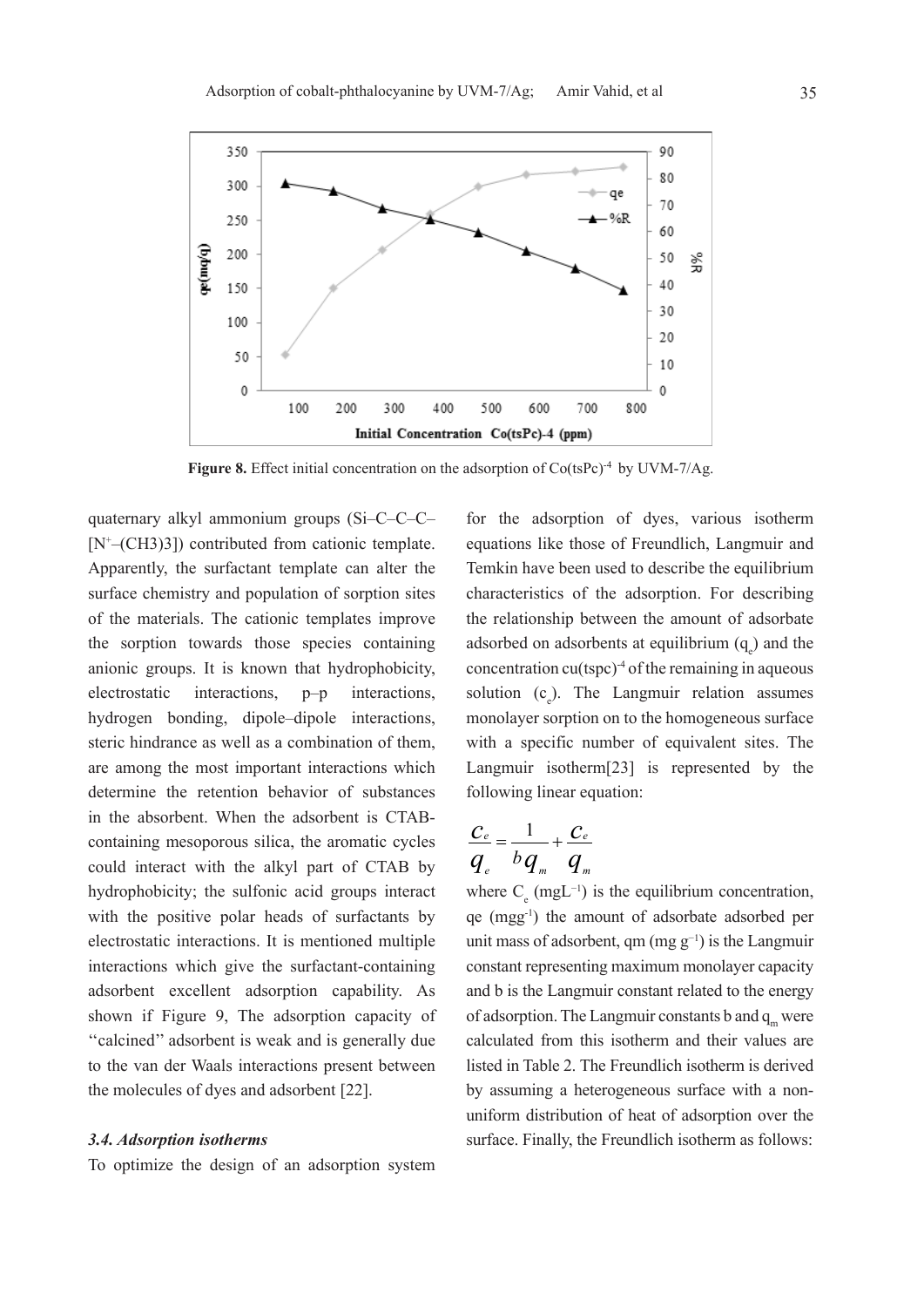

**Fig. 9.** Effect presence of surfactant template.

$$
\log q_e = \log k_F + \frac{1}{n} \log c_e
$$

where  $K_f$  is the Freundlich constant (mg g<sup>-1</sup> (mg L<sup>-1</sup>) n ) and 1/n is the heterogeneity factor. The slope 1/n ranging between 0 and 1 is a measure of adsorption more intensity or surface heterogeneity, becoming heterogeneous as its value gets closer to zero. The plot of log qe versus log Ce, gives straight lines with slope  $1/n$  [24].

The Temkin isotherm equation assumes that the heat of adsorption of all the molecules in the layer decreases linearly with coverage due to adsorbent– adsorbate interactions, and that the adsorption is characterized by a uniform distribution of the binding energies, up to some maximum binding energy [25, 26]. Temkin isotherm is given as:  $q_e = B \ln K_t + B \ln C_e$ 

 $K_t$  is the equilibrium binding constant (Lmg<sup>-1</sup>) corresponding to the maximum binding energy, and constant B is related to the heat of adsorption. From Table 2, the Langmuir isotherm model yielded the best fit with the highest  $R^2$  value (0.99) compared to the other two models.

#### *3.5. Adsorption kinetics*

The study of adsorption kinetics is desirable as

it provides information about the mechanism of the adsorption process such as mass transfer and chemical reaction. In this context, the mechanism of the adsorption of Co(tspc)-4 ion onto adsorbents, different kinetic models such as the pseudo-firstorder and pseudo-second-order has been studied. The pseudo- first-order equation can be used to determine the rate constant for the adsorption process and describe the initial stage of the adsorption processas follows [27]:

$$
\frac{1}{q_i} = \frac{k_1}{q_i} (\frac{1}{t}) + \frac{1}{q_e}
$$

where  $q_e$  and  $q_t$  are the amounts of adsorbed Co(tspc)<sup>-4</sup> at equilibrium and any time t (mg  $g^{-1}$ ), respectively,  $k_1$  is the equilibrium rate constant of the first-order sorption (min<sup>−</sup><sup>1</sup> ).

The pseudo-second-order rate equation of can be represented in the following form [28, 29] :

$$
\frac{t}{q_{\iota}} = \frac{1}{k_2 q_{\iota}} + \frac{1}{q_{\iota}}
$$

where  $K_2$  (g mg<sup>-1</sup> min<sup>-1</sup>) is the rate constant of the second-order equation, qt  $(mg g^{-1})$  and qe  $(mg g<sup>-1</sup>)$  Co(tspc)<sup>-4</sup> adsorbed at time t (min) and at equilibrium respectively [30]. Pseudo-secondorder kinetics is based on the adsorption capacity,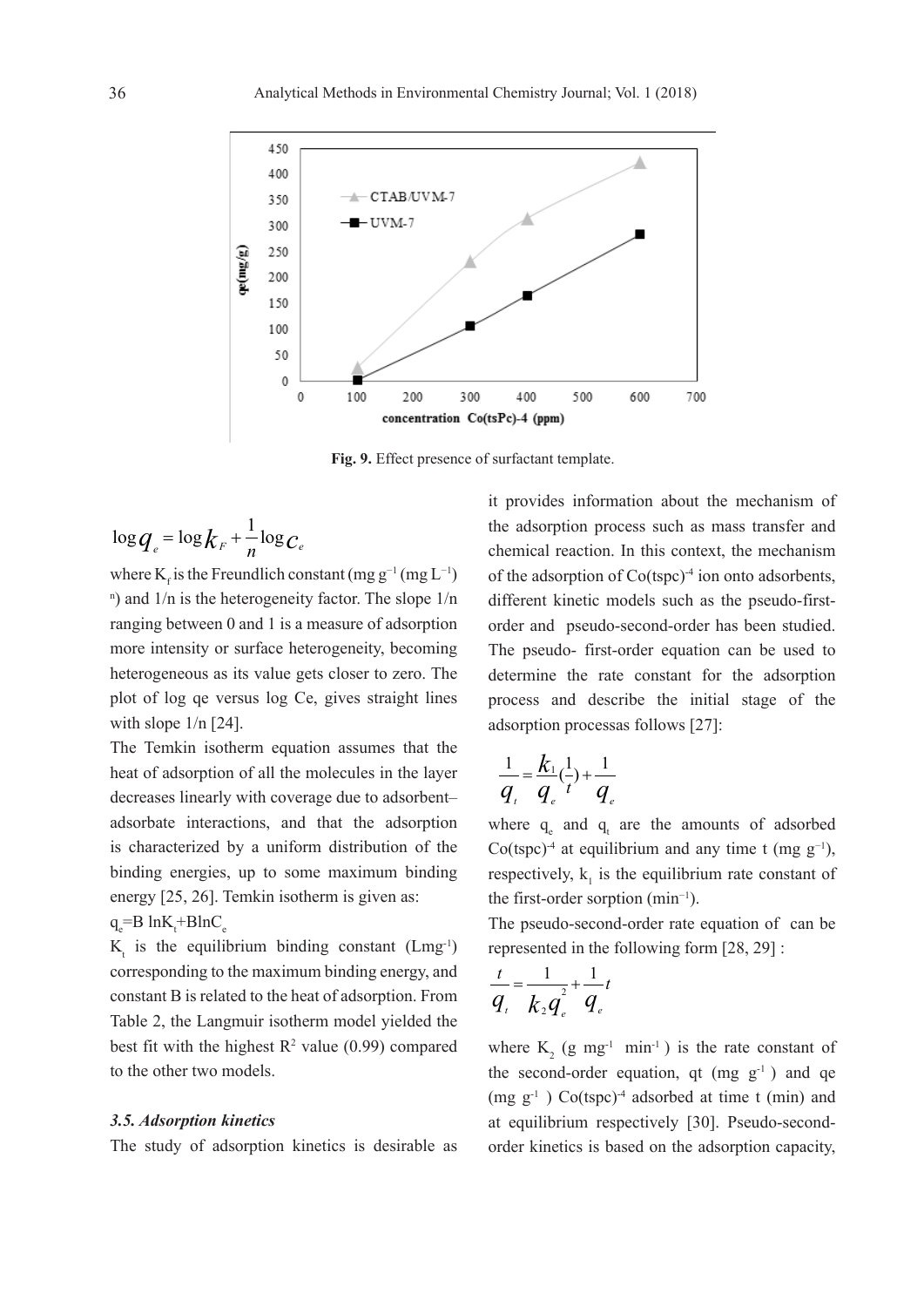| Langmuir isotherm |               | Freundlich isotherm |               | Temkin isotherm |       |                           |  |                |
|-------------------|---------------|---------------------|---------------|-----------------|-------|---------------------------|--|----------------|
| qm                |               | $R^2$               |               |                 | $R^2$ | $\mathbf{N}_{\mathrm{m}}$ |  | $\mathbb{R}^2$ |
| $(mg g^{-1})$     | $(L mg^{-1})$ |                     | $(mg g^{-1})$ | $(L mg^{-1})$   |       | $(Lmg^{-1})$              |  |                |
| 188.8             | 0.441         | 0.99                | 77624 72      | 1538            | 0.982 | 52                        |  | 0.709          |

Table 2. Isotherm parameters for Co(tspc)<sup>-4</sup> adsorption onto UVM-7/Ag.

which usually gives a good description of the whole adsorption process.

The rate constants and correlation coefficients of the two kinetic models can be obtained from the plot of experimental data (Table 3). The, pseudosecond-order kinetic with the higher correlation coefficient  $(R^2)$  suggests that cu(tspc)<sup>-4</sup> adsorption on to UVM-7/Ag predominantly follow the pseudosecond-order kinetic model.

## **4. Conclusion**

Potential of UVM-7/Ag to adsorb  $Co(tspc)<sup>-4</sup>$  has been investigated in this study. Moreover, the adsorption of  $Co(tspc)^4$  was depend on adsorbent surface characteristics, temperature, contact time, adsorbent mass, and the initial Co(tspc)<sup>-4</sup> concentration in the solution. The adsorption kinetic studies showed that the adsorption process followed pseudo-second-order kinetic model. The Langmuir, Freundlich, and Temkin adsorption isotherm models were applied to the adsorption data of anionic dyes ont UVM-7/Ag . The Langmuir isotherm best fitted the adsorption equilibrium data for Co(tspc)-4 ; moreover, the fitness suggests that the adsorption be monolayer and physical in nature. In addition, the thermodynamic calculations demonstrated the feasible, spontaneous, and exothermic nature of the adsorption reaction.

#### **5. References**

- [1] M. Mirzaeian, A.M. Rashidi, M. Zare, R. Ghabezi, R. Lotfi, Mercaptan removal from natural gas using carbon nanotube supported cobalt phthalocyanine nanocatalyst, J. Natur. Gas Sci. Eng., 18 (2014) 439-445.
- [2] M. Chanda, A. Grinshpun, K. O'driscoll, G. Rempel, Polymer-supported metal complexes as catalysts for the oxidation of thiosalts by molecular oxygen: V. The polythiosemicarbazide-Cu (II) complex, J. Mol. Catal., 26 (1984) 267-76.
- [3] N. Reid, R. Barat, Impact of Fluorinated Cobalt(II) Phthalocyanine Catalysts on Aerobic Thiol Oxidation Kinetics, Chem. Eng. Commun., 203 (2016) 714-723.
- [4] V. Iliev, Catalytic oxidation of mercaptans by charcoalsupported sterically hindered cobalt (II)-phthalocyanines, J. mol.catal., 85 (1993) L269-L273.
- [5] D. Klyamer, A. Sukhikh, S. Gromilov , P. Krasnov , T. Basova , Fluorinated metal phthalocyanines: interplay between fluorination degree, films orientation, and ammonia sensing properties, Sensors, 18 (2018) 1-13.
- [6] A.B. Sorokin, Phthalocyanine metal complexes in catalysis, Chem. Rev., 113 (2013) 8152-8191.
- [7] B. Basu, S. Satapathy, A. Bhatnagar, Merox and related metal phthalocyanine catalyzed oxidation processes, Catal. Rev. Sci. Eng., 35 (1993) 571-609.
- [8] Z. Tang, W. Wu, K. Wang, Review: oxygen reduction reaction catalyzed by noble metal clusters, Catalysts, 8 (2018) 1-18.
- [9] Y. Cheng, J. Veder, L. Thomsen, S. Zhao, M. Saunders, R. Demichelis, C. Liu, R. De Marco, S. P. Jiang, Electrochemically substituted metal phthalocyanines, e-MPc  $(M = Co, Ni)$ , as highly active and selective catalysts for CO2 reduction, J. Mater. Chem. A, 6 (2018) 1370-1375.

| pseudo-first-order kinetics |                 |       | pseudo-second-order kinetic |                                  |       |
|-----------------------------|-----------------|-------|-----------------------------|----------------------------------|-------|
| qe                          | V,              | $R^2$ | qe                          | K2                               | $R^2$ |
| $(mg g^{-1})$               | $(L \min^{-1})$ |       | $(mg g^{-1})$               | $(g \, mg^{-1} \text{min}^{-1})$ |       |
| 250                         | 29.5            | 0.957 | 250                         | 0.000149                         | 0.982 |

**Table 3.** Kinetic parameters for Co(tspc)<sup>-4</sup> adsorption onto UVM-7/Ag.